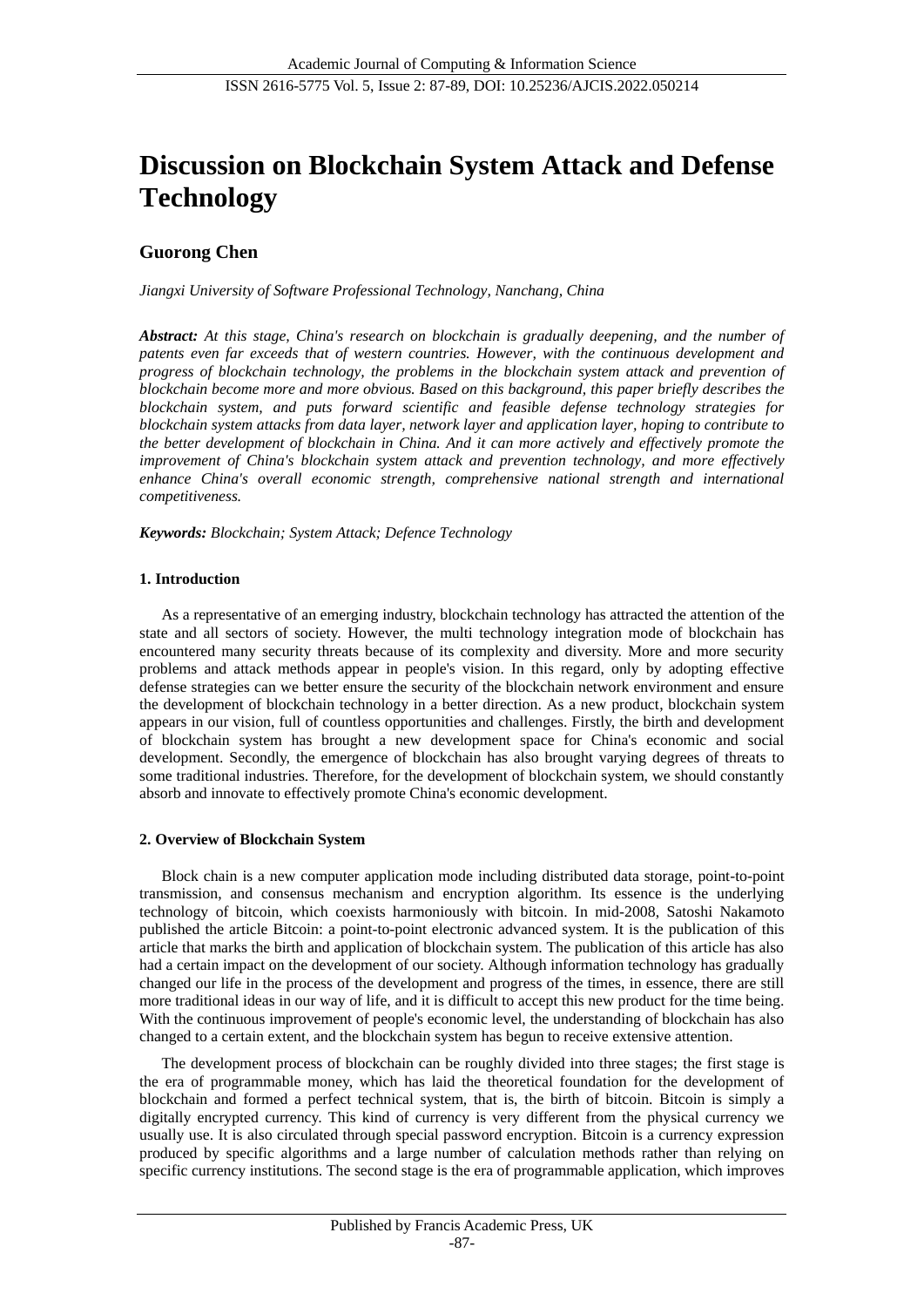## ISSN 2616-5775 Vol. 5, Issue 2: 87-89, DOI: 10.25236/AJCIS.2022.050214

the programmability and inclusiveness of the blockchain through new technical algorithms. This technological innovation has laid a practical foundation for the good development of finance, medical treatment, education and other fields. The third stage is the era of programmable society. Blockchain, a new development field, has further promoted the integration and connection between various fields. From mutual integration among industries to mutual cooperation in social fields. With the continuous development of blockchain technology, its functional application of decentralization and de trust has gradually made it surpass more financial fields. The development of the third stage of blockchain is not only extended to the field of social governance, but also includes many fields such as science, culture, industry, literature and art. It has also effectively promoted social development into a new era of intelligent Internet. It can be seen that in the process of continuous innovation, blockchain technology has brought new impetus and new direction to the sustainable and healthy development of China's economy and society.

#### **3. Defense Technology Strategy Against Blockchain System Attack**

#### *3.1 The Defence Strategy of Data Layer Attack*

The data layer is the lowest layer of the whole blockchain system, which fundamentally determines the security of the blockchain technology network. The data layer ensures that the data of the whole blockchain is not infringed by using a large number of cryptographic technologies. These passwords themselves have certain defects, which brings great challenges and crises to the security of the data layer. Therefore, the data layer may face collision attacks, backdoor attacks, quantum attacks and other threats. In the face of such malicious attacks, we must adopt defense strategies. Due to the defects of its password, it is easy for Internet hackers to deliberately invade. If the password in the data layer is damaged or maliciously stolen by unsettled and kind-hearted people, it is likely to directly affect the long-term and stable development of the blockchain system, and cannot play its own positive role more effectively.

The data layer attacks mainly target the data of the blockchain. From the perspective of privacy, password data protection is the most secure protection mode at this stage. Only by ensuring that the password will not be leaked while designing, can the network security of the blockchain data layer be ensured. However, with the continuous optimization of science and technology, the new generation of computer technology represented by quantum computing is bound to have an impact on the existing cryptographic technology. Therefore, only by switching cryptographic tools at an appropriate time can the security of the overall development of the blockchain be improved. In order to better protect the data layer, defense measures can be taken through three aspects: data confusion, data encryption and covert transmission. Data obfuscation is a privacy data protection mechanism proposed to protect users' privacy in the process of data collection. Data encryption, as its name implies, is a technical measure established and developed on the basis of a password or secret code. When in use, it needs to decrypt and restore the format before it can be used. Covert transmission, as a way of communication, takes special protection measures for the content of transmitted information, so as to achieve the real effect of covert information. At the same time, in order to prevent attackers from maliciously weakening the centralized characteristics of blockchain, we can start with model design to limit the threat posed by malicious viruses. We can start with mechanical learning technology to prevent the virus from being written into the program.<sup>[1]</sup>

#### *3.2 The Defence Strategy of Network Layer Attack*

The network layer is the most basic technical framework of blockchain technology, including networking mode, information dissemination protocol, data verification and other important technologies. At the level of network attack, there may be threats such as client vulnerability, eavesdropping attack, eclipse attack, hijacking attack, segmentation attack, transaction delay attack and so on.

The network layer attacks mainly target the P2P network at the bottom of the blockchain. The purpose of attack is achieved by disturbing the communication mode between users. For information theft attacks, confusing transaction methods can be used to affect the corresponding relationship between unique identification and IP address in the transaction process. The attacker's system identification of user privacy can be confused by sharing location. In addition, in the process of transaction, information disclosure can be prevented by encrypted transmission. For the attack of